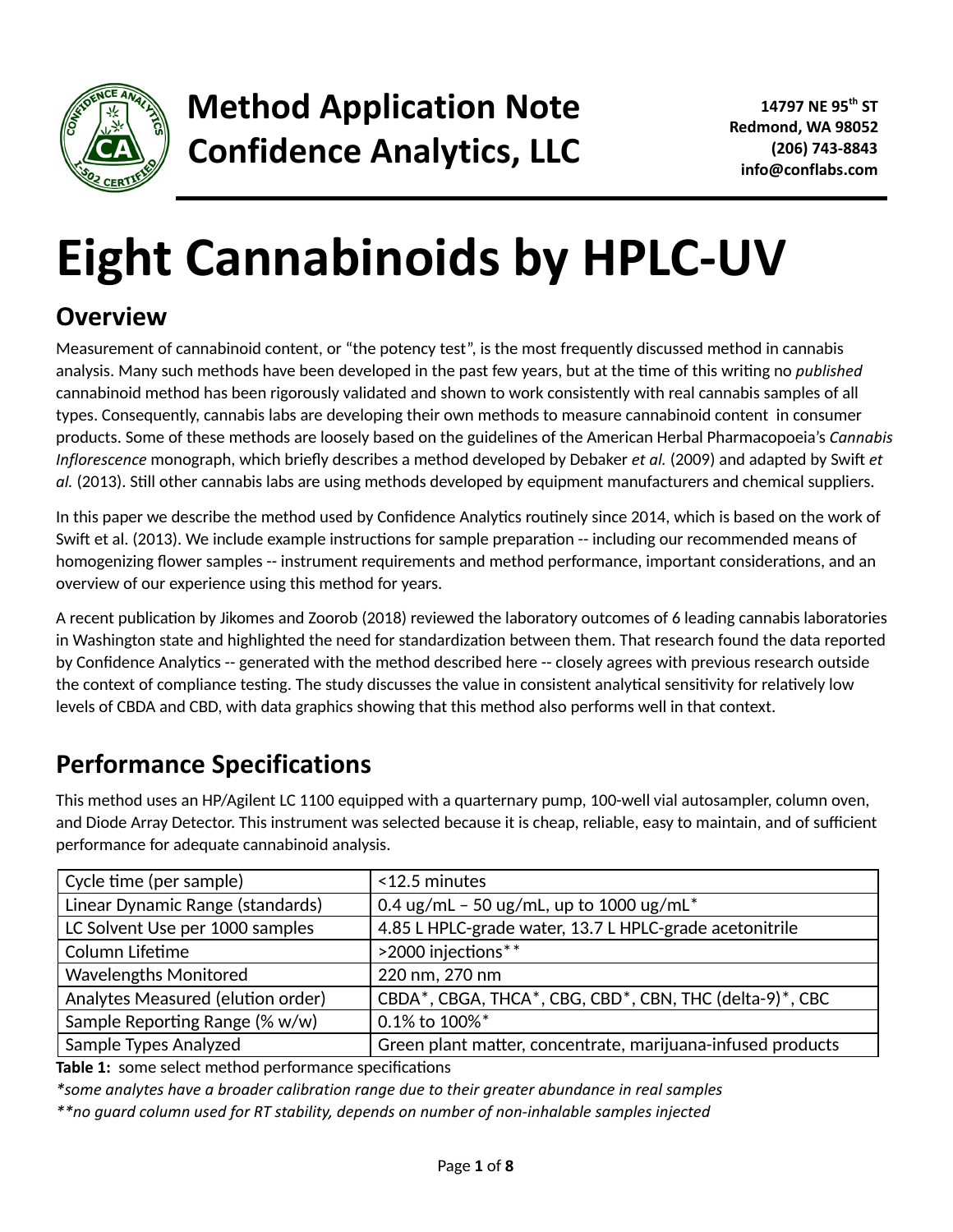# **Method Technical Parameters**

| HP/Agilent LC 1100 system:                        |                                                                                       | Solvent Gradient: | 20% B Start (0 minutes) |
|---------------------------------------------------|---------------------------------------------------------------------------------------|-------------------|-------------------------|
| - Inline Degasser (G1322A, G1379A, or equivalent) |                                                                                       |                   | 90% B 8.5 minutes       |
| - Quarternary Pump (G1311A or equivalent)         |                                                                                       |                   | 20% B 10 minutes        |
|                                                   | - Autosampler (G1313A or equivalent) fitted with 50 uL                                |                   |                         |
| sample loop                                       |                                                                                       |                   |                         |
| - Column Compartment (G1316A or equivalent)       |                                                                                       |                   |                         |
| - Diode Array Detector (G1315A or equivalent)     |                                                                                       |                   |                         |
| Column:                                           |                                                                                       |                   |                         |
| Column Temperature:                               | Agilent ZORBAX TC-C18(2), 150 x 4.6 mm, 5 um fully porous particles<br>$35^{\circ}$ C |                   |                         |
|                                                   |                                                                                       |                   |                         |
| Mobile Phase A:                                   | 25 mM ammonium formate in 50:50 water and acetonitrile, HPLC-grade                    |                   |                         |
| Mobile Phase B:                                   | neat acetonitrile, HPLC-grade                                                         |                   |                         |
| Flow Rate:                                        | $1.5$ mL/min                                                                          |                   |                         |
| <b>Expected back-pressure:</b>                    | 80 - 100 bar (initial parameters)                                                     |                   |                         |
| Injection Volume:                                 | 50 uL                                                                                 |                   |                         |
| Measurement Time:                                 | 9.5 minutes                                                                           |                   |                         |
| Post-time:                                        | 1.7 minutes                                                                           |                   |                         |
| <b>Measured Wavelengths:</b>                      | 220 nm, 270 nm (4 nm band), ref. 370 nm (80 nm band), Slit Width 4 nm                 |                   |                         |
| <b>Measured Spectra:</b>                          | 190 nm to 700 nm, step 0.5 nm                                                         |                   |                         |



Figure 1: Typical LC chromatogram of a qualitative retention time standard. This is a real sample solution spiked with reference standards. The column Peaks are annotated where they match target analytes; note that not all peaks are known analytes.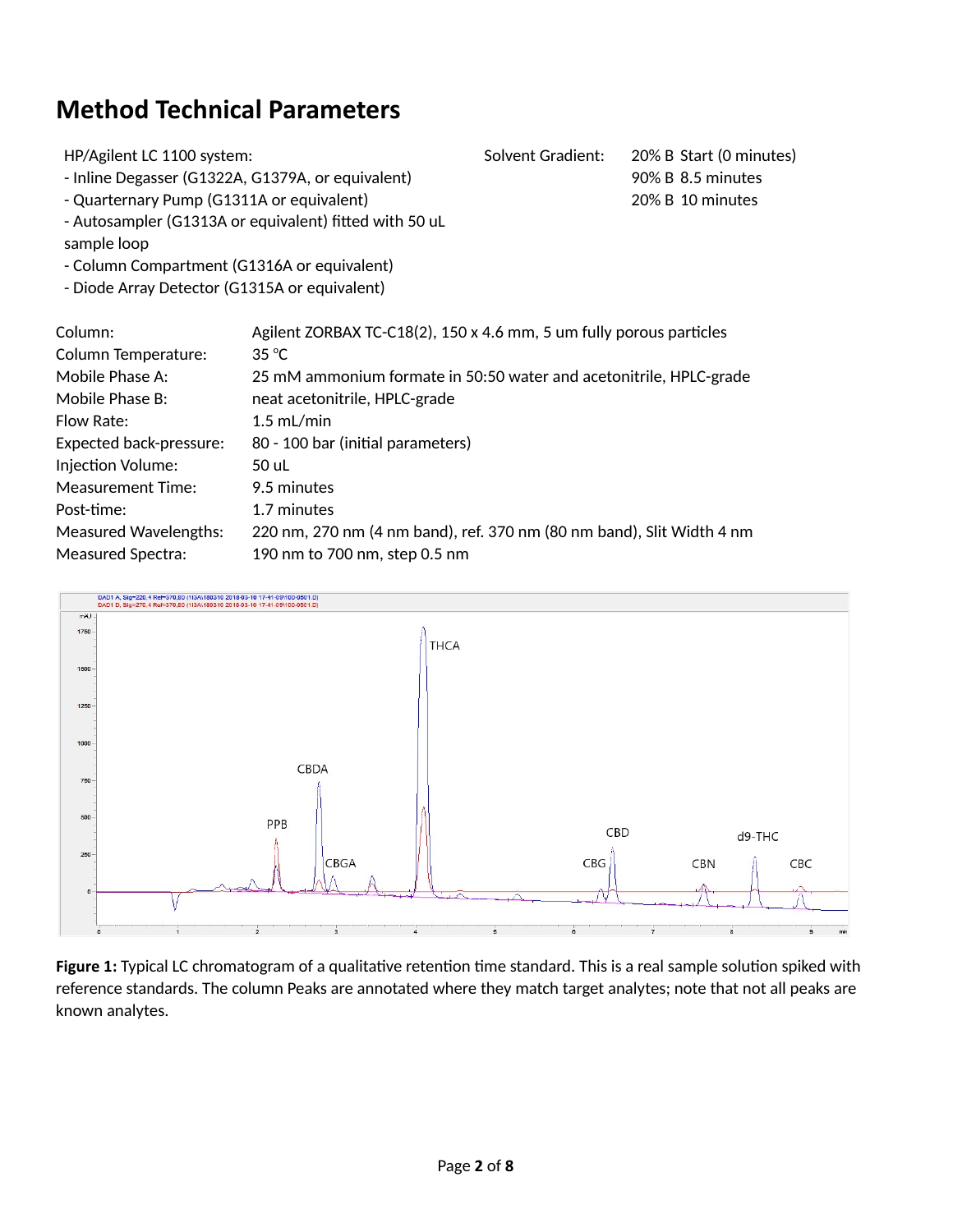# **Background and Discussion**

## Analyte Selection

Of the 8 analytes listed in Table 1, some are required by law to be part of the cannabinoid analysis. The analytes cited in Washington state regulations are CBDA, CBD, THCA, and THC (both assumed as delta-9). We call these "the Big 4" cannabinoids, so named because most other analytes aren't usually present in samples at concentrations exceeding 5% w/w. CBGA is relevant because it is the enzyme substrate for THCA and CBDA biosynthesis, and CBGA content may have value to farmers and processors in optimizing harvest. CBG, the decarboxylated "neutral version" of CBGA is also present in cannabis products. Because of the many chemical similarities between CBGA and CBDA (and CBD/CBG), the chromatographer must be careful to resolve them to avoid over-reporting of CBDA content where CBGA is present in abundance. These three "acid/neutral pairs" for CBDA/CBD, THCA/THC, and CBGA/CBG are the most important cannabinoids to measure in cannabis products intended for inhalation. Additionally, CBN is useful to measure as it is a known degradation product of THC – and therefore a quality marker – and seems to modify pharmacological activity of cannabis materials. CBC is the last compound to elute on this method, and is convenient to add to calibrations because its CRM standards are cheap, and making sure CBC elutes in the acquisition window is useful for determining system suitability. Other cannabinoids may elute with resolution on this method.

#### Sample Preparation

Cannabis flower samples need to be homogenized in a way that preserves cannabinoid content and minimizes any fractionation of trichome parts from the rest of the green plant matter. Mortar and pestle, blender, and herb grinder -before or after drying -- have all been experimented with as methods of homogenization. No method of cannabis flower homogenization has been found to work as well as frozen ball-milling for its ability to produce uniform particle size without static-charge tendency. Concentrates are easier to homogenize, and many such samples are presented in a homogeneous form. As with marijuana-infused products, the appropriate means of homogenization depends on the sample itself.

## Calibration Standards and Sample Mass Ranges

Concentrations of available DEA-exempt certified reference materials (CRMs) are a significant constraint on any cannabinoid measurement method. The ceiling for reference standard concentrations is generally 1,000 ug/mL. Using an extraction solvent volume of 10.0 mL, 100 mg of a highly purified isolate of a cannabinoid generates a solution concentration of 10,000 ug/mL - 10-fold higher than the highest afforded by reference standards. The maximum capacity of the column used in this method, with respect to peak shape, is about 25 ug per analyte (50 uL injection of 500 ug/mL). Detector response remains constant when computed by peak **area** - but not peak **height** - to at least 50 ug of injected analyte, despite peak fronting. Considering this constraint – that there is about a 20-fold difference in concentration between the largest reasonable injection of reference standard and the largest reasonable injection of prepared isolate sample - this method applies a dilution factor of 20 to all inhalable cannabis products, using a diluent of 50:50 water and acetonitrile. Extending the calculation for a typical flower at 25% of one analyte, we find a maximum acceptable sample mass of 400 mg in 10.0 mL extraction solvent. To exceed the calibration minimum of 0.4 ug/mL, a sample containing 0.1% of one analyte requires at least 80 mg in 10.0 mL extraction solvent. Therefore, we use a sample mass range of 80 to 100 mg for concentrates and 200 to 400 mg for flower. Sample mass, extraction solvent volume, and dilution ranges for marijuana-infused products can be computed similarly within the boundaries of extraction protocols demonstrated to recover a satisfactory amount of target cannabinoids.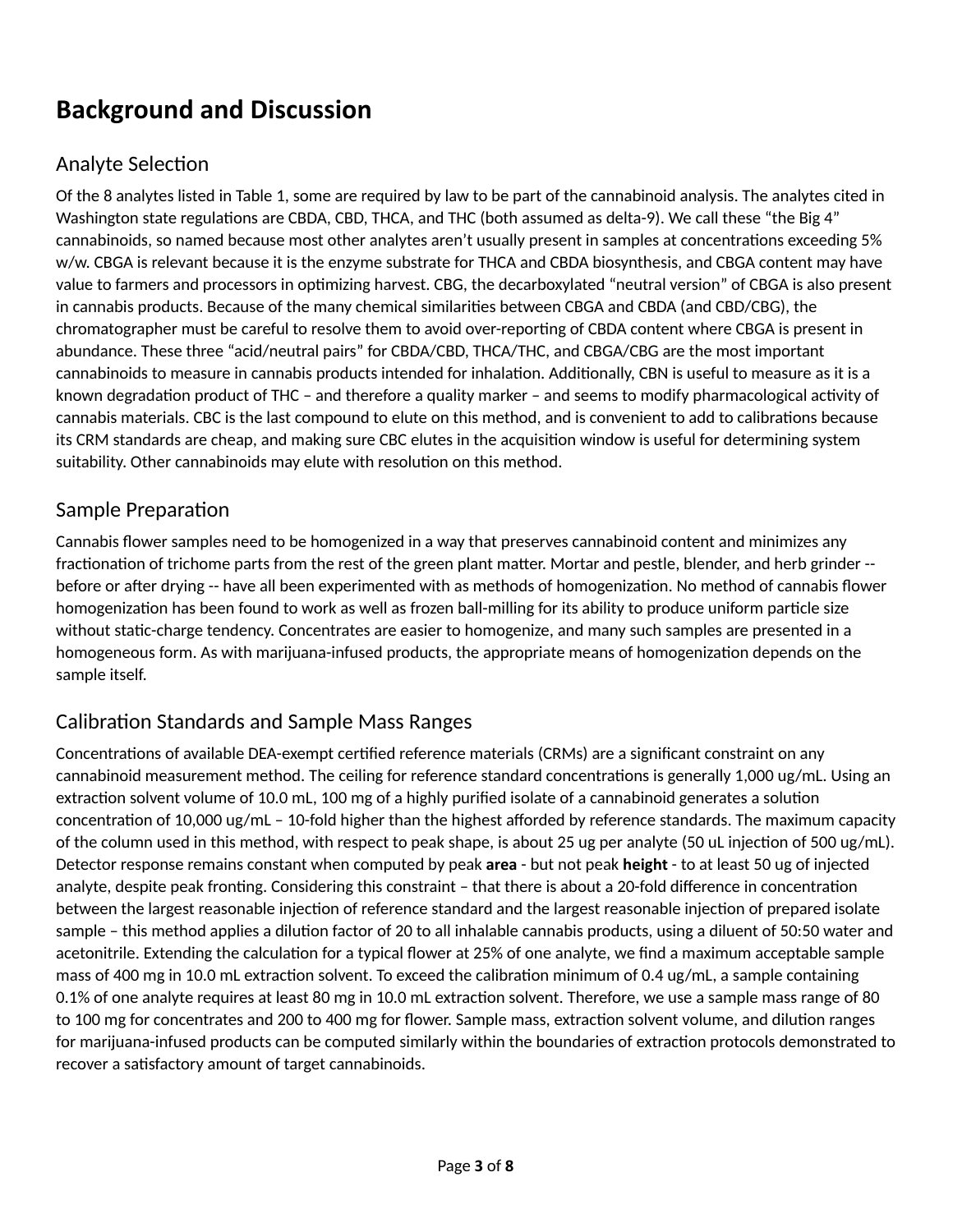# Linearity in Calibration and Dynamic Range Extension

Detector response for each analyte is a value generated during analyte calibration. In order to maintain the 3-order dynamic range necessary to maintain a reporting range of 0.1 to 100% w/w in sample, more than one detector wavelength must be used. Typically, wavelength maxima for spectral features of each analyte would be selected for quantitative monitoring. Given the variety of UV spectra among the 8 analytes listed, it is convenient to use two wavelengths where analyte response factors differ by at least several-fold between them for all analytes. The wavelength of 220 nm is effective for measuring low levels of analytes up to 50 ug/mL in prepared sample solution, and the wavelength of 270 nm is effective for measuring higher levels of analytes between 50 and 1000 ug/mL in prepared sample solution. Utilizing the difference in response factor between these two wavelengths, the method described here very accurately reports quantities of all target analytes through the stated reporting range of 0.1% to 100 % w/w in sample.

## Internal Standard

To achieve high replicate precision, use of an internal standard is necessary. This method uses propyl paraben (PPB), a fairly safe material available in high purity at a low cost. Unlike a true internal standard calibration, where a response ratio between analytes and the internal standard is computed at calibration, this method uses external standard calibration with internal standard adjustment. Extraction solvent methanol is infused with propyl paraben at a concentration of 0.500 g/L and thoroughly homogenized before use. Method blanks are prepared by filling an empty extraction tube with the internal standard-infused methanol (PPB-MeOH). The internal standard area of four method blanks is measured and averaged with each run, to provide an adjustment factor for all other samples in the run. Quantitative precision has been demonstrated up to to  $+/-$  20% PPB area deviation from the average. The adjustment factor provided by the internal standard allows for correcting errors that arise from evaporation of solvent, pipette inaccuracies, and other sources of error that cause incorrect concentration in the instrumental injection bolus.

## Chromatographic Robustness

Mixing acetonitrile and water is quite endothermic. Water buffered at a neutral or basic pH is known to absorb ambient CO2 from the air, making the buffered solution more acidic over time and impacting the quality of analysis. Pre-mixing aqueous buffered solutions with an organic solvent is a well-known means to mitigate the pH drift problem (Crawford Scienfic). To ensure this method is as robust as possible, the aqueous mobile phase is blended 50:50 with acetonitrile, mixed thoroughly, and allowed to warm to room temperature before it is used for analysis. Conveniently, each mobile phase is consumed in roughly equal amount with each sample, further streamlining workflows. Because of the resilience to pH change, 4-liter bottles of mobile phase are safe to use for at least a week. It also appears to minimize inconsistency of mobile phase mixing in the pump, further improving chromatographic robustness.

For this method, typical retention time precision is +/- 0.5% over a whole run of 100 injections, with even tighter back-to-back precision. For THCA at about 4.1 minutes, a typical variance is all peaks between 4.08 and 4.12 for a run of 100 injections. Column-age drift is gradual, expected to advance retention times, and can be adequately compensated for with a qualitative retention time standard in each run. Columns last at least 2000 injections before showing chromatographic problems, and have exceeded 3000 injections while still passing QC parameters. Columns are typically replaced when system back-pressure has risen by more than 30% since the previous installation and column conditioning.

## Sample Type Robustness

This method performs well for all cannabis flowers and concentrates. The use of a high-organic-fraction LC pump program affords useful resolution between matrix components of marijuana-infused products (MIPs) and the target analytes for most sample types. Beverages, liquid emulsions, hard candies, dairy-containing candies, gummies, baked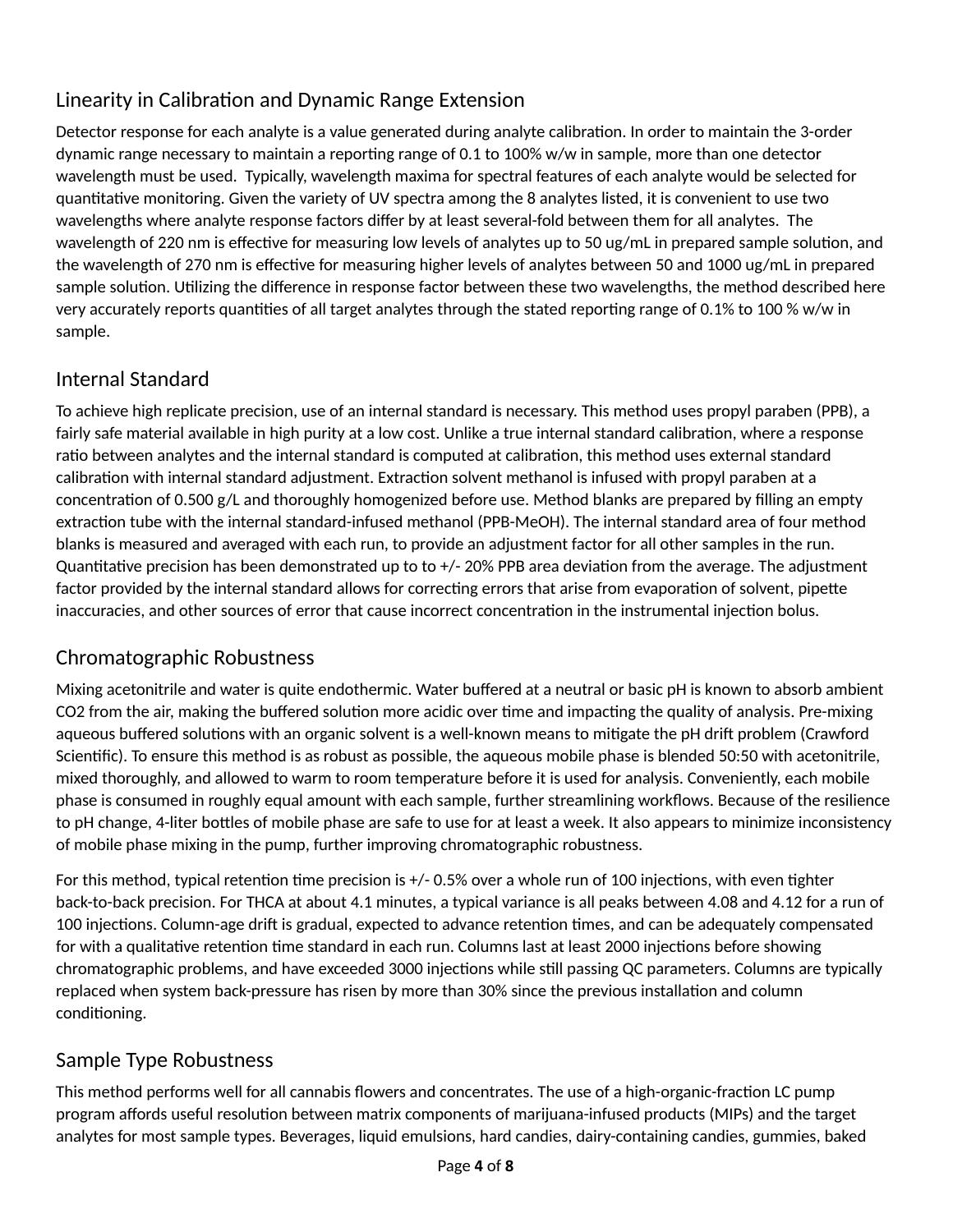goods, cooking oils, and salty snacks are all handled dely by this method, *granted proper sample cleanup during preparation and adequate recovery of target analytes*. Analyte retention times are essentially unaffected by various sample matrices. The various preparations for such infused products are outside the scope of this document.

# Additional Data Collection

A variety of detector systems can be used for UV-Vis measurement. This method was developed using a Diode Array Detector (DAD) that permits recording of a spectrochromatogram for each sample – the DAD spectrum output for the whole chromatogram. We strongly encourage any analyst adopting this method to also record spectrochromatograms for each injection. A number of common unknown peaks are resolved with this method, and spectral confirmation of unknown peaks between different labs using this method greatly increases the potential value of the resulting data set.

## Limitations

This method features two important limitations.

- First, and most importantly, this method does not resolve an array of abundant peaks -- including isomers of THC not made by the cannabis plant -- in heat-treated concentrate samples. Some of these compounds tend to elute around CBC, and at least 3 unknown compounds have been observed shouldered into each other on heavily heat-treated distilled samples. Other methods are known to suffer this flaw, as well, and the nature and identity of these unknown compounds is an area of active research. Ostensibly, CBC cannot be reported in these samples due to interference from unknown peaks.
- Second, this method has a hard time handling some MIPs, depending on the matrix of the product and how the sample is prepared. Topical products especially are known to contain very lipophilic constituents that can retain on the column and elute in the next injection as ghost peaks. Such products are also a risk to column longevity and can cause system over-pressure and the associated retention time problems.

To address the first limitation, different mobile phase or stationary phase conditions are needed. This is also an area of active research.

The second limitation can be addressed with careful sample preparation and running a blank injection after each topical injection to avoid ghost peaks in regular data. An extended pump program with a larger volume of organic "flush" would mitigate this problem, too.

An additional limitation exists for any LC method for this application, and that is MIPs with interfering constituents that co-elute with analytes or the internal standard. This problem is rare. Since propyl paraben is an FDA-approved food additive, other internal standards are desirable for MIPs.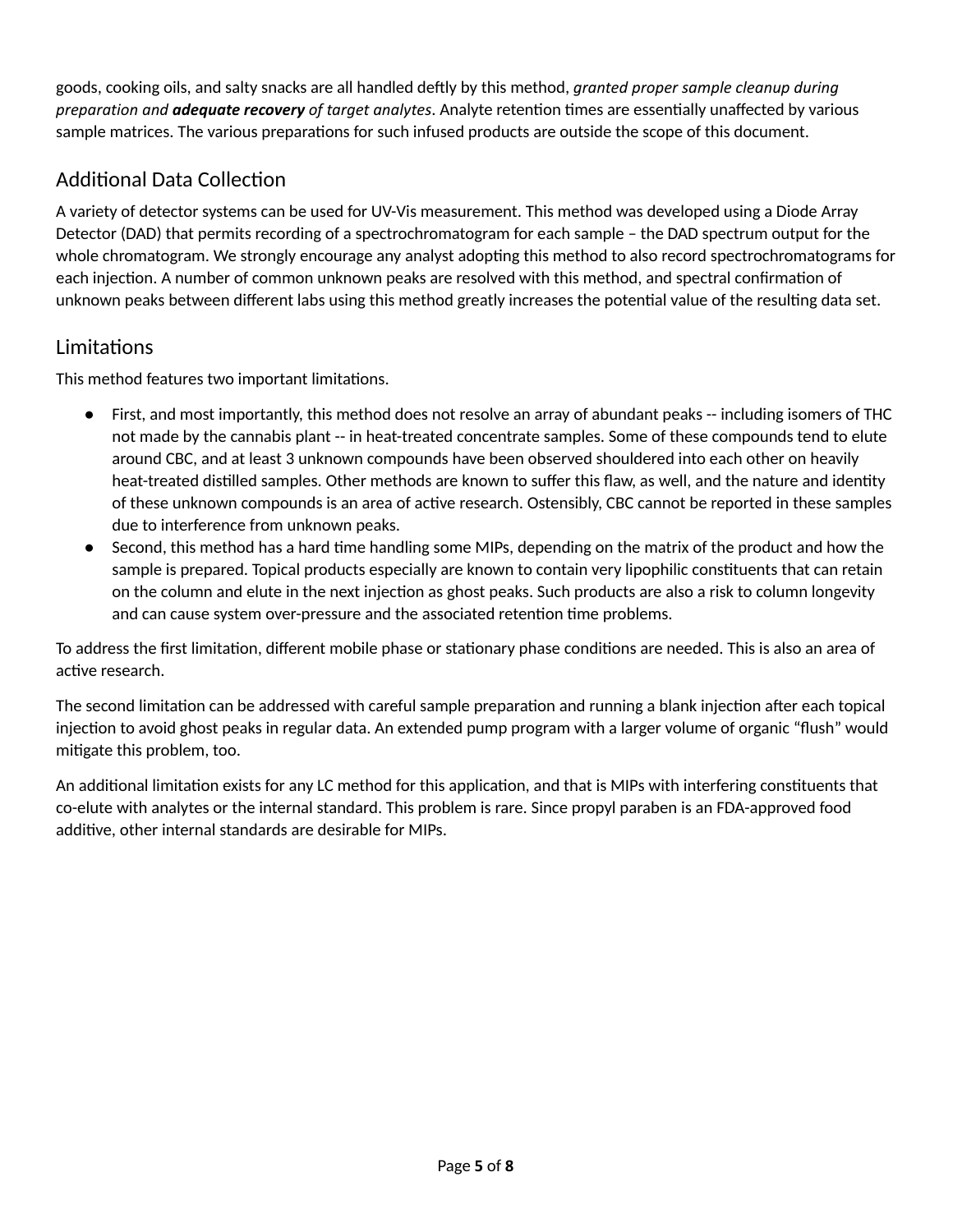# **Sample Preparation Procedure**

#### Equipment

- HPLC with 50 uL sample loop, calibrated to the LC method described below
- Analytical balance, calibrated to NIST-traceable standard weights
- SPEX CertiPrep GenoGrinder
- Freezer capable of -25 C or lower, high-speed or "flash" freezer preferred for thru-put
- Vortexer, platform-style preferred for thru-put
- NIST-traceable calibrated bottle-top dispenser for 4L jug
- NIST-traceable calibrated aspirating pipettes with disposable tips
- NIST-traceable calibrated positive-displacement pipettes with disposable tips
- 1.00 L graduated cylinder or equivalent

#### Supplies (for each sample, unless otherwise specified)

- GenoGrinder polycarbonate ball-mill tube, 50 mL capacity, with cap
- Vortex tube, 15 mL capacity, with cap
- 2 stainless steel ball bearings
- GenoGrinder aluminum tube holder blocks
- Receptacle for homogenized sample (weigh boat, bag, etc.)
- Means of membrane filtration at 0.45 um or smaller pore size
- Glass autosampler vial, 2 mL capacity, with cap
- Small glass test tube
- Means of labeling tubes and vials
- Disposable pipette tips as needed for aspiration and positive-displacement pipettes

#### Chemicals

- HPLC-grade methanol, infused at 0.500 g/L with propyl paraben (extraction solvent "PPB-MeOH"), an empty 4L methanol jug labeled
- Propyl paraben, >99% purity
- HPLC-grade water, an empty 4L acetonitrile or water jug labeled for Mobile Phase A
- HPLC-grade acetonitrile, an empty 1 L bottle

#### Steps - Solvents Preparation

Extraction Solvent - Methanol with propyl paraben internal standard

- 1. Weigh 2.000 +/- 0.005 grams of propyl paraben on a weigh paper. Carefully transfer all of the weighed material into an empty 4L methanol jug labeled "PPB Methanol".
- 2. Carefully measure 4 1.00 L aliquots of HPLC-grade methanol into the 4L jug with propyl paraben.
- 3. Mix the jug contents by shaking, inverting, swirling, etc. until all of the propyl paraben has dissolved.
- 4. Attach the bottle-top dispenser, and purge the line until solvent flows with no bubbles. Verify volume dispensed is accurate. This solution is now ready for use.

#### Diluent - 50:50 Acetonitrile and Water

1. Carefully measure 500 mL of HPLC-grade acetonitrile into an empty 1 L bottle labeled "Diluent".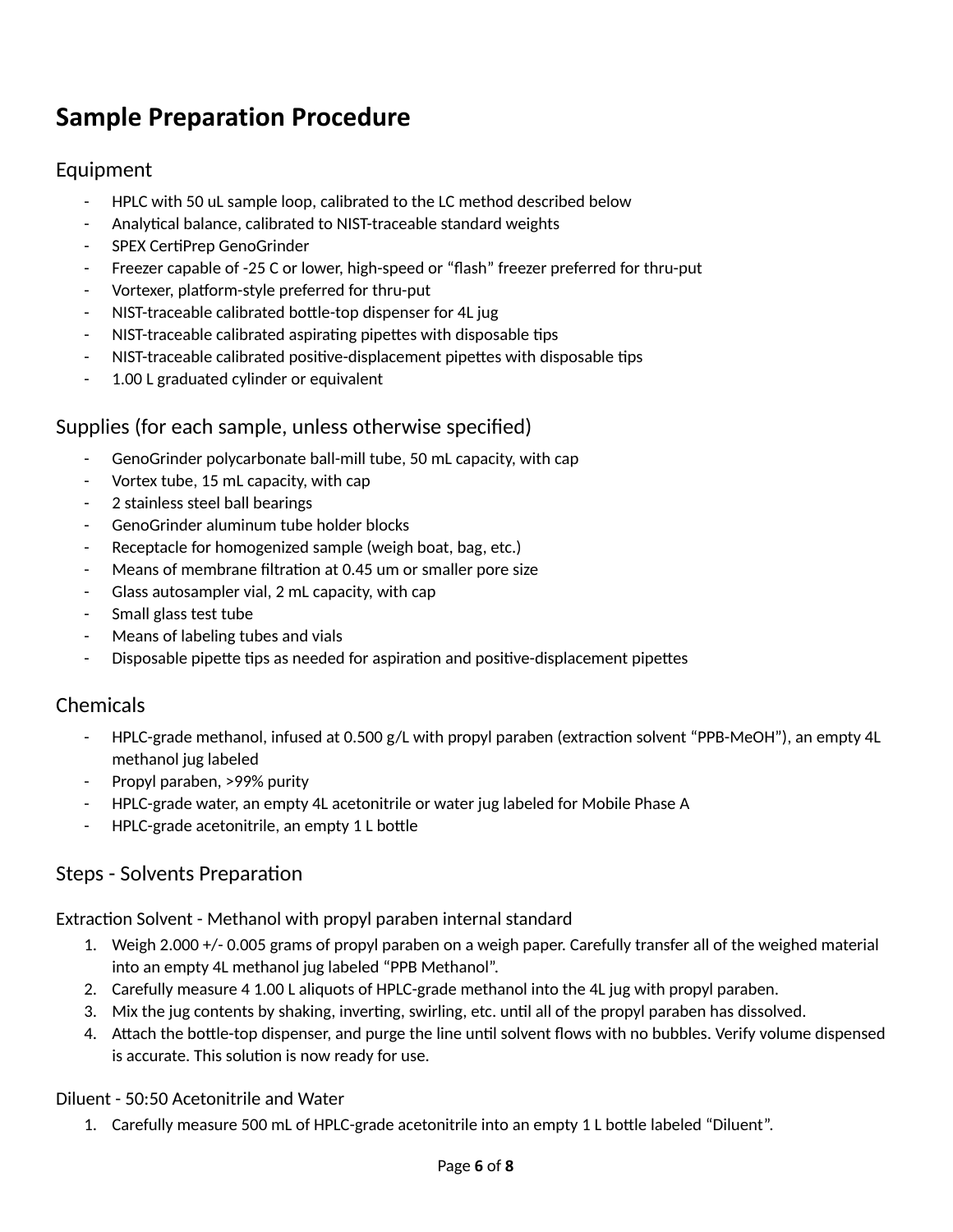- 2. Carefully measure 500 mL of HPLC-grade water into the 1L bottle.
- 3. Cap the bottle, mix the contents by shaking, inverting, swirling, etc. The bottle should get cold to the touch.
- 4. This solution is now ready for use.

#### Mobile Phase A - 50:50 Acetonitrile and Water, 25 mM ammonium formate

- 1. Weigh 6.305 +/- 0.005 grams of ammonium formate on a weigh paper. Carefully transfer all of the weighed material into the 1.00 L graduated cylinder. Move quickly, as ammonium formate is hygroscopic.
- 2. Fill the graduated cylinder about half-way with HPLC-grade water, and swirl until the ammonium formate has dissolved. Fill the graduated cylinder up to 1.00 L and transfer into the empty 4L jug labeled "Mobile Phase A".
- 3. Carefully measure another 1.00 L aliquot of HPLC-grade water into the 4L jug.
- 4. Carefully measure 2 1.00 L aliquots of HPLC-grade acetonitrile into the 4L jug.
- 5. Cap the jug and mix the contents by shaking, inverting, swirling, etc. until the jug feels cold to the touch. Allow to warm to room temperature before use as Mobile Phase A.

#### Steps - Flower Dry Preparation

- 1. Intake the sample as required, including visual observation for foreign matter, sample photography, etc.
- 2. Pack a GenoGrinder tube in order with 1.5 2 grams cannabis flower, two ball bearings, then another 1.5 2 grams. Cap the GenoGrinder tube, and label with the sample information.
- 3. Place filled and unground GenoGrinder tubes in GenoGrinder aluminum tube holder blocks, and place these blocks in the -25 C freezer until they are at equilibrium with the freezer temperature.
- 4. Moving quickly to limit warming of samples, place GenoGrinder aluminum blocks with unground, frozen sample tubes on the GenoGrinder. Grind the samples at 1500 rpm for 1 minute.
- 5. Remove ground samples from the GenoGrinder. Leave them capped until sampling to limit volatiles loss.
- 6. Sample homogenate may cake in the tube, and may require tapping to remove. *Held-up homogenate stuck to the* ball bearings, the inside of the tube, and the cap have the same composition as the loose homogenate.
- 7. Measuring cannabinoids from as-received weight, empty tubes one at a time, stir the homogenate to disperse clumps, then quickly place a sub-sample of 0.2 to 0.4 grams in a 15-mL extraction tube and record the sample weight. Cap the tube, and label with the sample information.

## Steps - Concentrate Dry Preparation

- 1. Intake the sample as required, including visual observation for foreign matter, sample photography, etc.
- 2. Determine if, and how much, homogenization is needed for the concentrate sample. Kief, dry-sift and bubble hashes, and some solvent extracts like "honeycomb wax" have a dry, granular consistency and only need stirring. Shatters and similar glassy consistencies may need to be frozen and crushed. Heterogeneous consistencies, like "crystal sauce" (cannabinoid crystals mixed with cannabinoid-saturated high-terpene oil) may need a mixture of stirring and crushing to homogenize.
- 3. Place a sub-sample of 0.08 to 0.10 grams into a 15-mL extraction tube and record the weight. Cap the tube, and label with sample information.

#### Steps - Sample Wet Preparation

- 1. Fill an empty tube with 10 mL of extraction solvent this is a method blank.
- 2. For each sample, uncap, add 10 mL extraction solvent, and recap. Vortex filled extraction tubes for 10 minutes. (Other means of extraction aides should work - shaking like with the GenoGrinder, ultrasonic bath, simple steeping - if >99.5% recovery can be validated)
- 3. Inspect extraction tubes. Some types of concentrate consistencies like "raw" CO2 oil resist dispersion and may require additional vortex time.